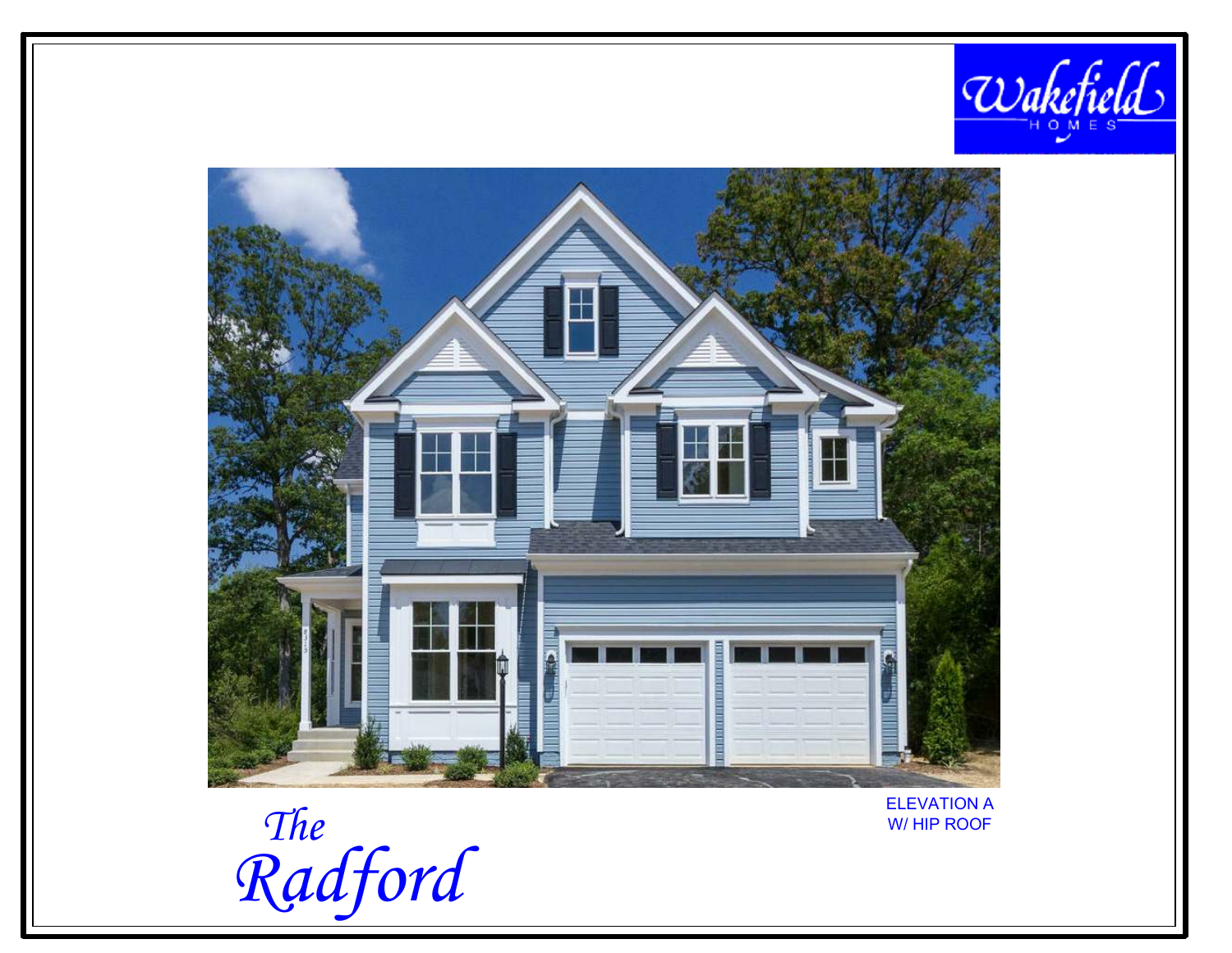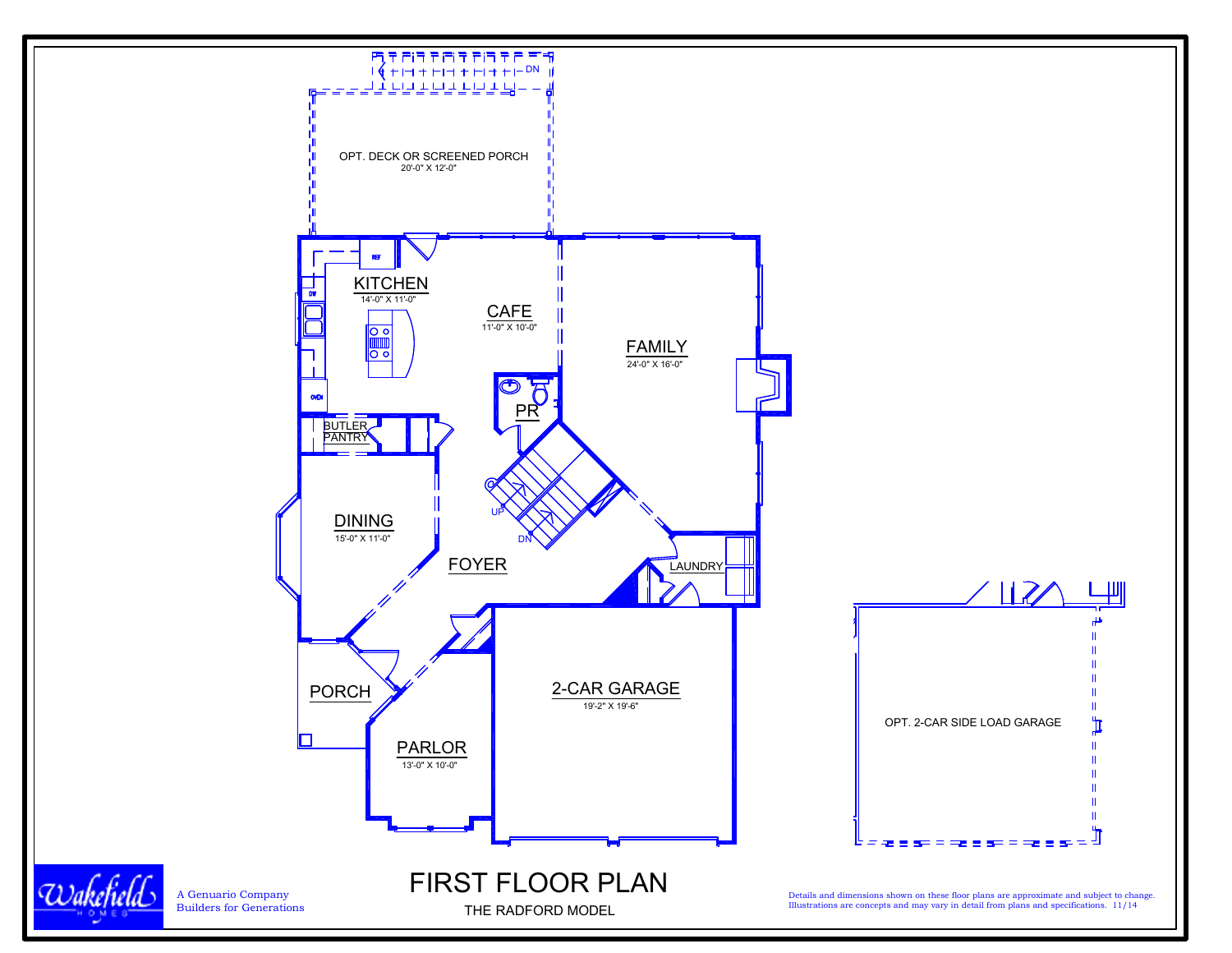

Wakefield

A Genuario CompanyBuilders for Generations

Details and dimensions shown on these floor plans are approximate and subject to change. Illustrations are concepts and may vary in detail from plans and specifications. 11/14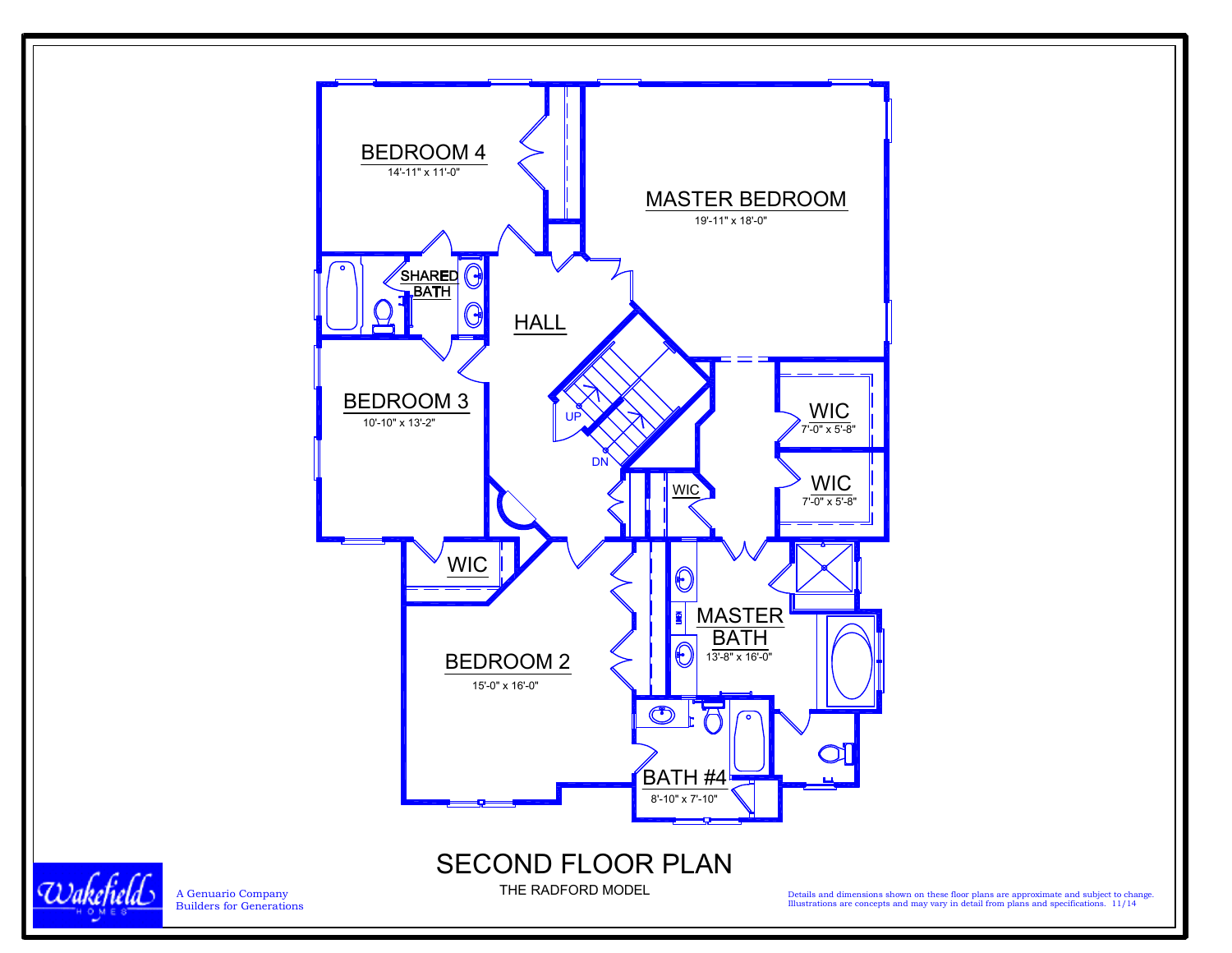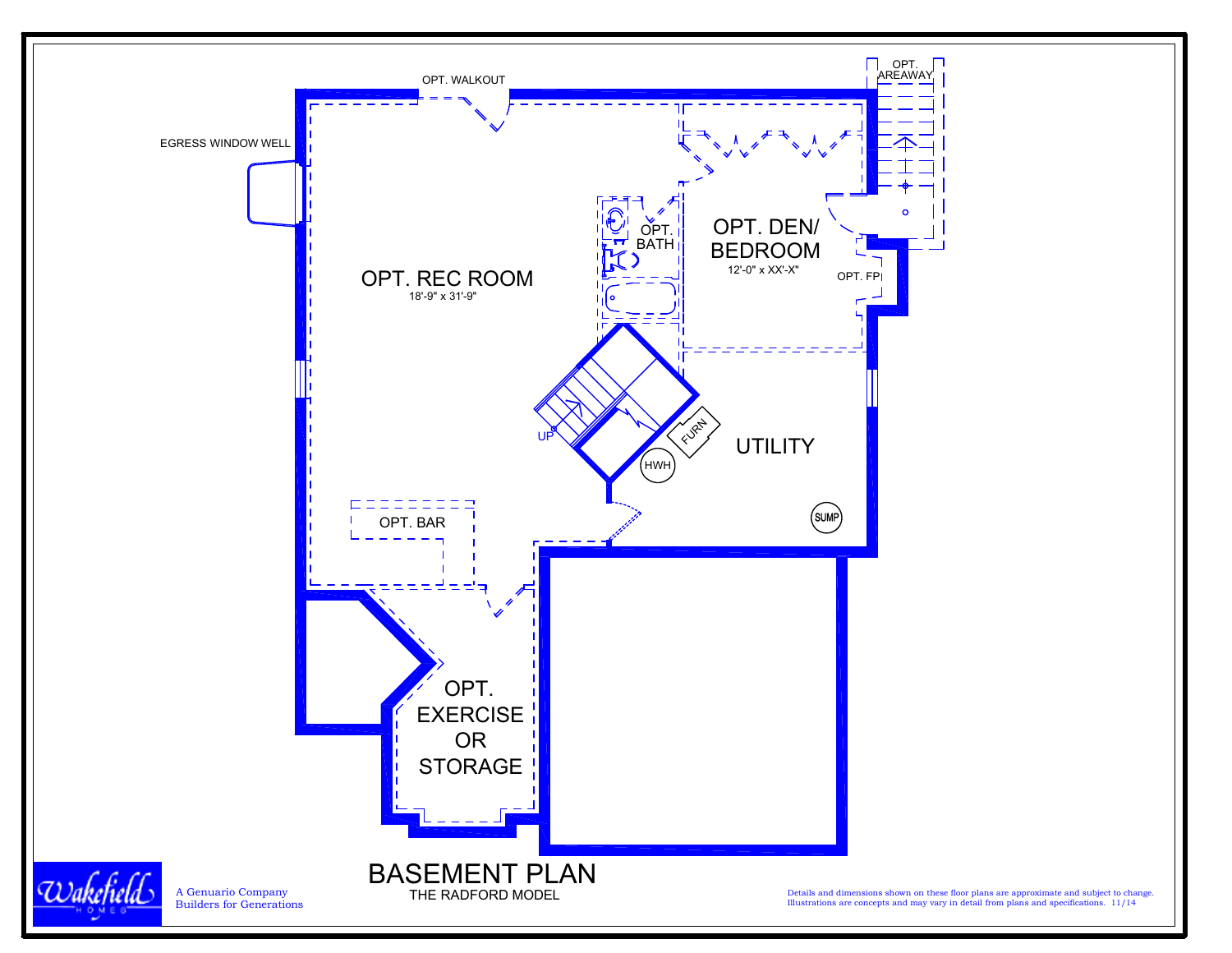

A Genuario Company Builders for Generations

Details and dimensions shown on these floor plans are approximate and subject to change. Illustrations are concepts and may vary in detail from plans and specifications. 11/14